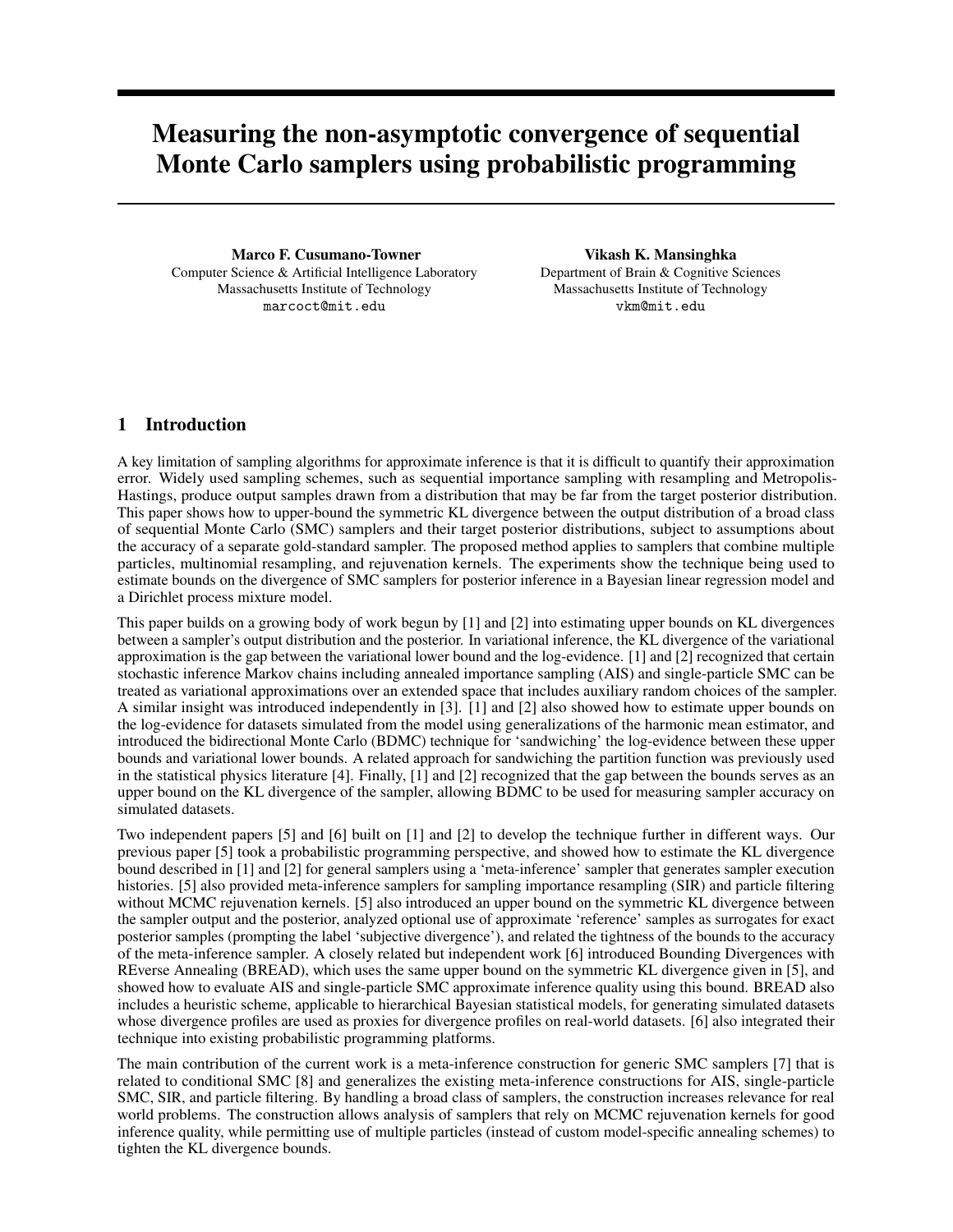## 2 Background on subjective divergence

We first review the subjective divergence procedure of [5]. Let  $p$  denote an approximate inference sampling program that samples output  $z \sim p(z)$  for  $z \in \mathcal{Z}$ . Suppose p also comes endowed with a side-procedure that evaluates the log probability  $\log p(z)$  that the sampler produces any given output z. Let  $\pi(z)$  denote the posterior distribution, and let  $\tilde{\pi}(z) = \pi(z)Z_{\tilde{\pi}}$  denote an unnormalized posterior distribution. Suppose that we have access to samples from  $\pi(z)$ . Then the following is an unbiased Monte Carlo estimate of the symmetric KL divergence between  $p(z)$  and  $\pi(z)$ :

$$
\frac{1}{N} \sum_{i=1}^{N} \log \frac{\tilde{\pi}(z_1^i)}{p(z_1^i)} - \frac{1}{M} \sum_{j=1}^{M} \log \frac{\tilde{\pi}(z_2^j)}{p(z_2^j)} \quad \text{for} \quad z_1^i \sim \pi(z) \quad i = 1...N
$$
\n(1)

Unfortunately, it is often not possible to efficiently evaluate  $\log p(z)$  for sampling programs that sample auxiliary random choices during their execution, including MCMC and SMC sampling algorithms for approximate Bayesian inference. We denote the joint distribution over auxiliary random choices u and output z by  $p(u, z)$ . It is intractable to marginalize out the auxiliary random choices  $u$  because there is an exponentially large number of terms in the sum  $p(z) = \sum_{u} p(u, z)$ . Therefore, we instead compute the following unbiased estimate of an upper bound on the symmetric KL divergence, using a 'meta-inference' sampler program  $u|z \sim q(u; z)$  which samples execution histories of the sampler  $p$  (assignments to the auxiliary variables  $u$ ) given the output  $z$ :

$$
\frac{1}{N} \sum_{i=1}^{N} \log \frac{\tilde{\pi}(z_1^i) q(u_1^i; z_1^i)}{p(u_1^i, z_1^i)} - \frac{1}{M} \sum_{j=1}^{M} \log \frac{\tilde{\pi}(z_2^j) q(u_2^j; z_2^j)}{p(u_2^j, z_2^j)} \quad \text{for} \quad u_1^i, z_1^i \sim \pi(z) q(u; z) \quad i = 1...N
$$
\n(2)

The upper bound estimated is the symmetric KL divergence on an extended space that includes the auxiliary variables u of the sampler. As shown in [5], the tightness of the bound is governed by how well  $q(u; z)$  approximates  $p(u|z)$  on average for  $z \sim p(z)$  and  $z \sim \pi(z)$ . When samples from a gold-standard approximate inference 'reference sampler' are used in place of posterior samples, the validity of the bound is subject to the accuracy of the reference sampler [5].

### 3 A probabilistic programming interface for subjective divergence

We now clarify the procedures associated with a sampler that are needed for subjective divergence estimation. In particular, we introduce the following probabilistic programming interface, which consists of two stochastic procedures, denoted  $(p, q)$ .SIMULATE and  $(p, q)$ .REGENERATE for some distributions  $p(u, z)$  and  $q(u; z)$ :

$$
(z, \log(p(u, z)/q(u; z))) \leftarrow (p, q). \text{SIMULATE}() \text{ for } u, z \sim p(u, z)
$$
  

$$
\log(p(u, z)/q(u; z)) \leftarrow (p, q). \text{REGENERATE}(z) \text{ for } u | z \sim q(u; z)
$$
 (3)

The SIMULATE procedure runs a sampler with joint distribution  $p(u, z)$  over execution histories u and output z, and returns  $z$ . The REGENERATE procedure takes a potential sampler output  $z$  as its input, and runs a 'regeneration' sampler that samples an execution history  $u$  of the original sampler. Both procedures also return a log-weight. The logweight returned by SIMULATE can be interpreted as a log harmonic mean estimate of  $p(z)$  and the log-weight returned by REGENERATE can be interpreted as a log importance sampling estimate of  $p(z)$ . When the sampler is an inference sampler, we call the regeneration sampler a 'meta-inference' sampler. As will be seen, the relationship between the original sampler and the regeneration sampler is analogous to the relationship between SMC and conditional SMC [8].

Note that the auxiliary random variables  $u$  are not exposed through the interface. Also note that a sampler with a tractable marginal output probability  $p(z)$  trivially implements the interface because  $\log(p(u, z)/q(u; z))$  reduces to the log output probability when there are no auxiliary variables  $u$ . Algorithm 1 shows a procedure that computes Equation (2) using the above interface.

#### Algorithm 1 Subjective divergence estimation using SIMULATE and REGENERATE

**Require:**Sampler package  $(p, q)$  implementing SIMULATE and REGENERATE; posterior sampler  $z \sim \pi(z)$  or reference sampler  $z \sim r(z)$ ; unnormalized posterior probability function  $\tilde{\pi}(z)$ . **procedure** ESTIMATE-KL-BOUND( $(p, q)$ ,  $\pi$ ,  $\tilde{\pi}$ )

for  $i \leftarrow 1...N$  do  $z_1^i$  $\frac{i}{1} \sim \pi(z)$  . ⊳ Replace with sample from reference sampler  $z_1^i \sim r(z)$  if exact posterior sampler unavailable  $\ell_{1}^{\tilde{i}} \leftarrow (p,q).$ REGENERATE $(z_1^{\tilde{i}})$ end for for  $j \leftarrow 1 \dots M$  do  $(z_2^j, \ell_2^j) \leftarrow (p, q).$ SIMULATE() end for return  $\frac{1}{N}\sum_{i=1}^N (\log \tilde{\pi}(z_1^i) - \ell_1^i) - \frac{1}{M}\sum_{j=1}^M (\log \tilde{\pi}(z_2^j) - \ell_2^j)$ end procedure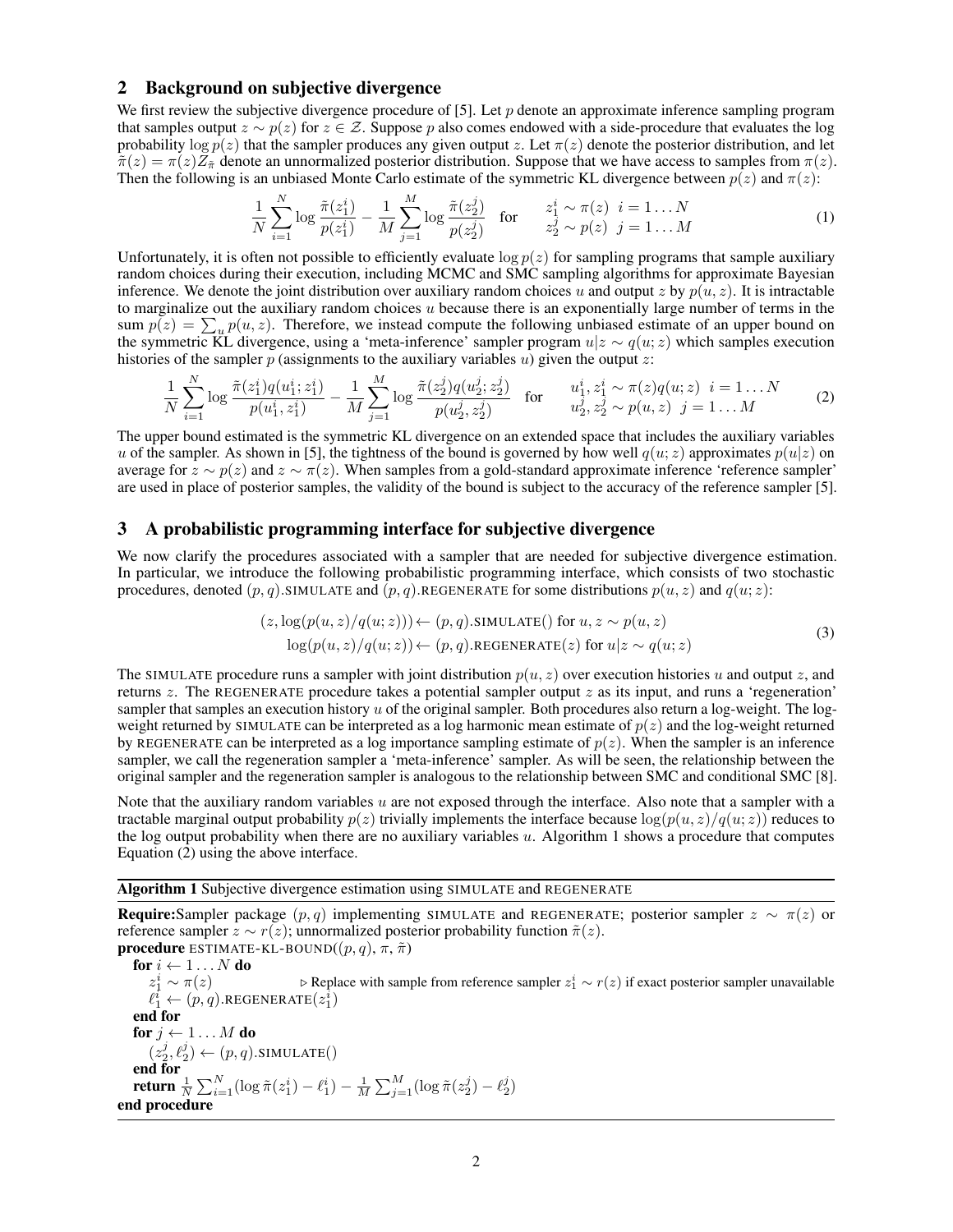## 4 Implementing SIMULATE and REGENERATE for sequential Monte Carlo

Algorithm 2 below shows how to implement SIMULATE and REGENERATE for the generic SMC sampler template introduced in [7], with independent resampling. The SMC sampler template (the SIMULATE procedure of Algorithm 2), permits use of MCMC kernels (within the  $k_t$ ), provided that corresponding 'backward kernels'  $\ell_t$  are defined such that the weights can be computed. Note that SIMULATE does not sample from the backward kernels. Building on the analysis of SMC used in [8], the auxiliary variables  $u$  for the SMC sampler are the random choices made during its execution: the resampling choices  $a_t^i \in \{1 \dots N\}$  for  $(i, t) \in \{1 \dots N\} \times \{1 \dots T - 1\}$  and  $I_T \in \{1 \dots N\}$  and the values of all intermediate particles  $x_t^i \in \mathcal{X}_t$  for  $(i, t) \in \{1, \dots N\} \times \{1, \dots T\}$ . The output of the SMC sampler is denoted  $z \in \mathcal{X}_T$ . The SMC stochastic regeneration template (the REGENERATE procedure of Algorithm 2), is given an output  $z \in \mathcal{X}_T$ , and samples an execution history u of the SMC sampler by first choosing the ancestral particle indices that led to the output (denoted  $I_t$  for  $t \in \{1 \dots T\}$ ), then *sampling* from the backward kernels  $\ell_t$  in reverse order to define the ancestral particle values  $x_t^{I_t}$  for  $t \in \{1...T\}$  that led to the output, and finally running SMC forward, with the ancestral indices  $I_t$  and values  $x_t^{I_t}$  for  $t \in \{1...T\}$  fixed. This is related to the conditional SMC update of [8], but differs in that only an output particle and not a full particle trajectory is required as input. The log-weight for this sampler and regeneration pair simplify to (see Appendix A for derivation):

$$
\log \frac{p(u, z)}{q(u, z)} = -\log \left( w_{T+1}^1 \prod_{t=1}^T \frac{1}{N} \sum_{j=1}^N w_t^j \right) \tag{4}
$$

Algorithm 2 SIMULATE and REGENERATE for SMC samplers with independent resampling

**Require:**Number of steps T; hypothesis spaces  $X_t$  (not necessarily related) and unnormalized target distributions  $\tilde{p}_t$ defined on  $\mathcal{X}_t$  where  $\tilde{p}_t(x_t) > 0$  for  $x_t \in \mathcal{X}_t$  for  $t \in \{1 \dots T\}$ ; sampler for initialization kernel  $k_1$  defined on  $\mathcal{X}_1$  with  $k_1(x_1) > 0$  for  $x_1 \in \mathcal{X}_1$ ; samplers for kernels  $k_t$  indexed by  $\mathcal{X}_{t-1}$  and defined on  $\mathcal{X}_t$  for  $t \in \{2 \dots T\}$ ; sampler for kernel  $k_{T+1}$  indexed by  $\mathcal{X}_T$  and defined on  $\mathcal{X}_T$ ; samplers for kernels  $\ell_t$  indexed by  $\mathcal{X}_t$  and defined on  $\mathcal{X}_{t-1}$  such that  $k_t(x_t; x_{t-1}) > 0 \iff \ell_t(x_{t-1}; x_t) > 0$  for  $x_{t-1} \in \mathcal{X}_{t-1}, x_t \in \mathcal{X}_t$  for  $t \in \{2 \dots T\}$ ; sampler for kernel  $\ell_{T+1}$  such that  $k_{T+1}(z'; z) > 0 \iff \ell_{T+1}(z; z') > 0$  for  $z, z' \in \mathcal{X}_T$ ; evaluator procedures for weight functions  $w_1(x_1) :=$  $\tilde{p}_1(x_1)$  $\frac{\tilde{p}_1(x_1)}{k_1(x_1)}, w_t(x_{t-1}, x_t) := \frac{\tilde{p}_t(x_t)\ell_t(x_{t-1}; x_t)}{\tilde{p}_{t-1}(x_{t-1})k_t(x_t; x_{t-1})}$  for  $t \in \{2, \ldots, T\}$  and  $w_{T+1}(x_T, x_T') := \frac{\ell_{T+1}(x_T; x_T')}{\tilde{p}_T(x_T)k_{T+1}(x_T'; x_T)}$  for  $x_T, x'_T \in \mathcal{X}_T$ ; number of particles N procedure SIMULATE( ) for  $i \leftarrow 1...N$  do  $x_1^i \sim k_1(\cdot)$  $w_1^i \leftarrow w_1(x_1^i)$ end for for  $t \leftarrow 2 \dots T$  do for  $i \leftarrow 1...N$  do  $a_{t-1}^i \sim$  Categorical(NORMALIZE( $\mathbf{w}_{t-1}$ ))  $x_t^i \sim k_t(\cdot; x_{t-1}^{a_{t-1}^i})$  $w_t^i \leftarrow w_t(x_{t-1}^{a_{t-1}^i}, x_t^i)$ end for end for  $I_T \sim$  Categorical(NORMALIZE( $\mathbf{w}_T$ ))  $z \sim k_{T+1}(\cdot; x_T^{I_T})$  $w_1^1 + w_1^1 + w_2^1 + w_3^1$  $w_{T+1} \leftarrow w_{T+1} (x_T^-, z)$ <br>return  $\left(z, -\log\left(w_{T+1}^1\prod_{t=1}^T\frac{1}{N}\sum_{j=1}^N w_t^j\right)\right)$ end procedure **procedure** RAND-ANCESTRY $(N, T)$ for  $t \leftarrow 1 \dots T$  do  $I_t$  ∼ Uniform $(1,\ldots,N)$ end for return  $(I_1, \ldots, I_T)$ end procedure **procedure** REGENERATE $(z)$  $(I_1, \ldots, I_T) \sim$ RAND-ANCESTRY $(N, T)$  $x_T^{I_T} \sim \ell_{T+1}(\cdot; z)$ for  $t \leftarrow T - 1 \dots 1$ <sub>r</sub>do  $x_t^{I_t} \sim \ell_{t+1}(\cdot; x_{t+1}^{I_{t+1}})$ end for for  $i \leftarrow 1 \dots N$  do if  $i \neq I_1$  then  $x_1^i \sim k_1(\cdot)$ end if  $w_1^i \leftarrow w_1(x_1^i)$ end for for  $t \leftarrow 2 \dots T$  do for  $i \leftarrow 1...N$  do if  $i = I_t$  then  $a_{t-1}^i \leftarrow I_{t-1}$ else  $a_{t-1}^i \sim$  Categorical(NORMALIZE $(\mathbf{w}_{t-1}))$  $x_t^i \sim k_t(\cdot; x_{t-1}^{a_{t-1}^i})$ end if  $w_t^i \leftarrow w_t(x_{t-1}^{a_{t-1}^i}, x_t^i)$ end for end for  $w_{T+1}^1 \leftarrow w_{T+1}(x_T^{I_T}, z)$ return —  $\log \left( w_{T+1}^1 \prod_{t=1}^T \frac{1}{N} \sum_{j=1}^N w_t^j \right)$ end procedure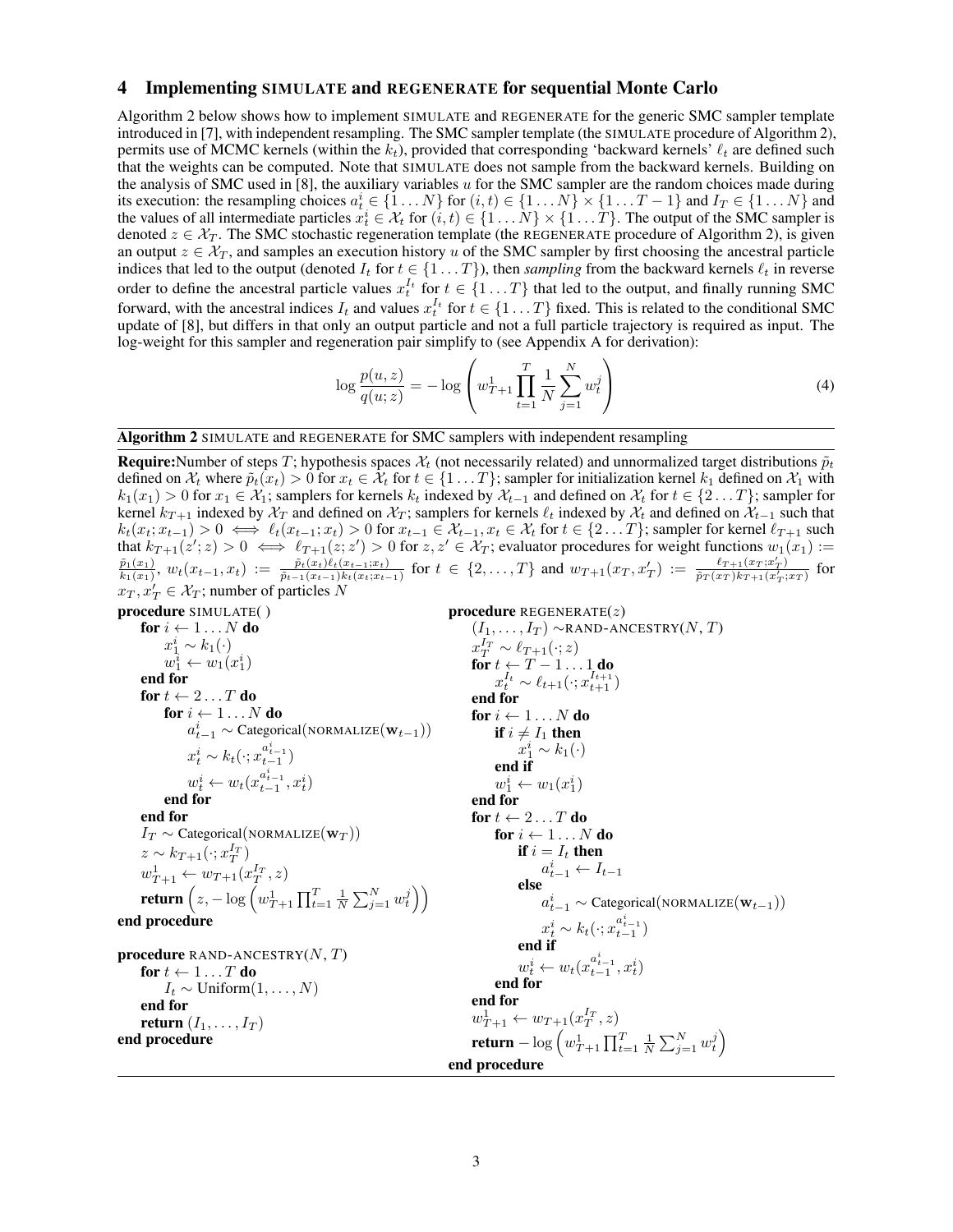Having specified how to implement SIMULATE and REGENERATE for this generic variant of SMC, we can now estimate subjective divergences for SMC. We illustrate the use of Algorithm 1 and Algorithm 2 to estimate subjective bounds on symmetric KL divergences of SMC samplers and black box variational approximations to the posterior in Figure 1. Note that we optimized the performance of variational inference and SMC implementations separately, and the relative runtimes of the two approaches are not meant to be informative.



Figure 1: (a) and (b) show estimated ELBO lower bounds and estimated upper bounds on KL divergence to the posterior, respectively, for SMC samplers and two black box variational inference (BBVI) programs, in a Bayesian linear regression inference problem. SMC IMH samplers use single-site independent Metropolis-Hastings (MH) rejuvenation kernels, and SMC RW use single-site random-walk MH rejuvenation kernels. BBVI 1 and BBVI 2 optimize over different variational families. (c) and (d) show estimated ELBO lower bounds and subjective upper bounds on KL divergence, for SMC with single-site Gibbs rejuvenation kernels over cluster assignments in a Dirichlet process mixture model problem with collapsed cluster parameters. The SMC samplers in both problems use sequential observation to define the sequence of target distributions, and were parameterized by the number of particles (N, represented by color) and the number of applications of the MCMC rejuvenation kernels between target distribution updates (distinct estimates of the same color). Particles were initialized from the prior. Exact posterior reference samples were used for KL bound estimation in (a) and (b), and samples from a gold-standard approximate MCMC reference sampler were used in lieu of posterior samples for KL bound estimation in (c) and (d). In (a) and (b), the random-walk MH kernels appear more effective than the independent MH kernels. Increasing the number of particles tightens the KL divergence bound when the effect of rejuvenation kernels has already been saturated (compare SMC RW N=1 to SMC RW N=40).

# References

- [1] Roger Baker Grosse. *Model selection in compositional spaces*. PhD thesis, Massachusetts Institute of Technology, 2014.
- [2] Roger B Grosse, Zoubin Ghahramani, and Ryan P Adams. Sandwiching the marginal likelihood using bidirectional Monte Carlo. *arXiv preprint arXiv:1511.02543*, 2015.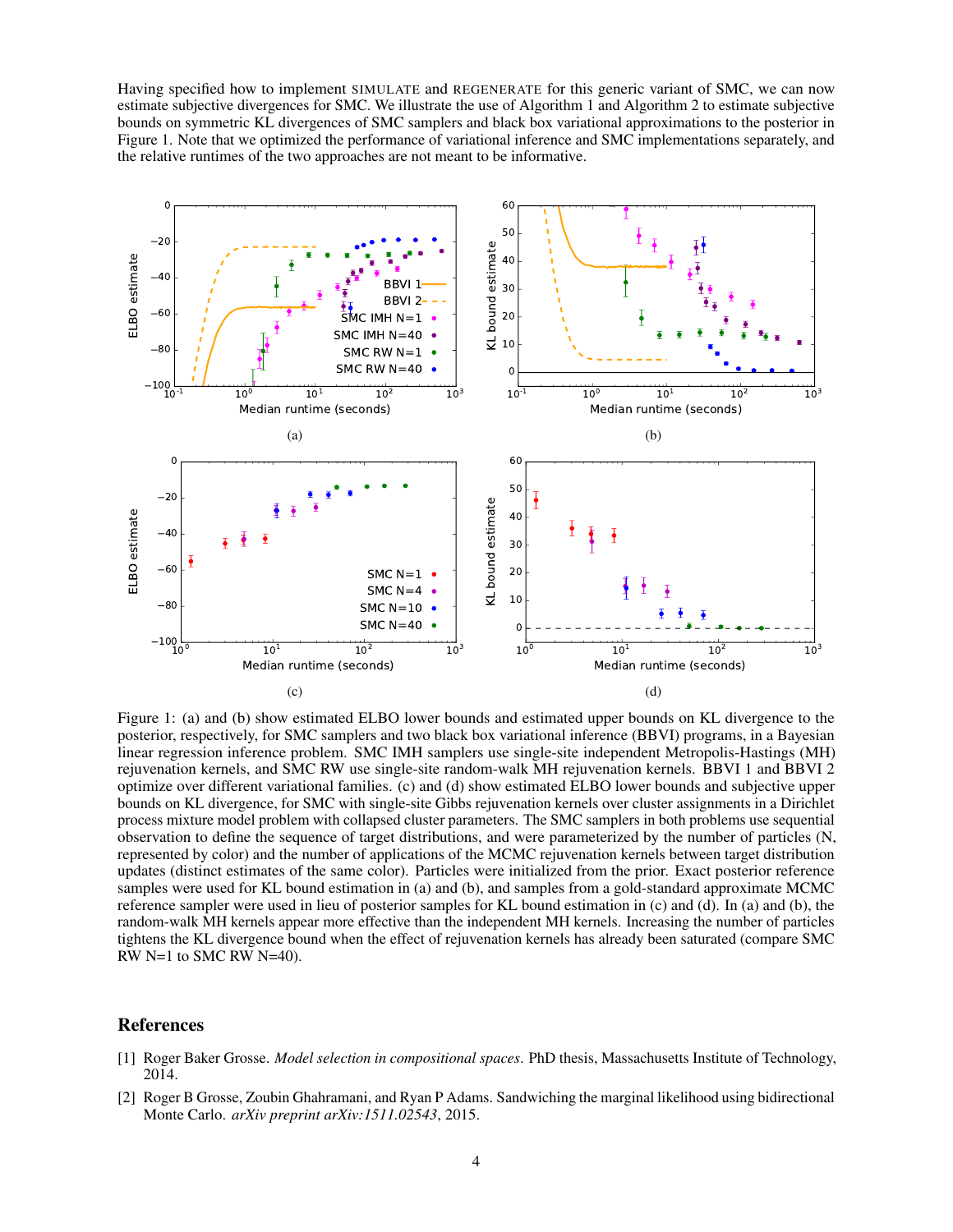- [3] Tim Salimans, Diederik P. Kingma, and Max Welling. Markov chain monte carlo and variational inference: Bridging the gap. In *Proceedings of the 32nd International Conference on Machine Learning, ICML 2015, Lille, France, 6-11 July 2015*, pages 1218–1226, 2015.
- [4] John E Hunter III, William P Reinhardt, and Thomas F Davis. A finite-time variational method for determining optimal paths and obtaining bounds on free energy changes from computer simulations. *The Journal of chemical physics*, 99(9):6856–6864, 1993.
- [5] Marco F Cusumano-Towner and Vikash K Mansinghka. Quantifying the probable approximation error of probabilistic inference programs. *arXiv preprint arXiv:1606.00068*, 2016.
- [6] Roger B Grosse, Siddharth Ancha, and Daniel M Roy. Measuring the reliability of MCMC inference with bidirectional Monte Carlo. *arXiv preprint arXiv:1606.02275*, 2016.
- [7] Pierre Del Moral, Arnaud Doucet, and Ajay Jasra. Sequential monte carlo samplers. *Journal of the Royal Statistical Society: Series B (Statistical Methodology)*, 68(3):411–436, 2006.
- [8] Christophe Andrieu, Arnaud Doucet, and Roman Holenstein. Particle markov chain monte carlo methods. *Journal of the Royal Statistical Society: Series B (Statistical Methodology)*, 72(3):269–342, 2010.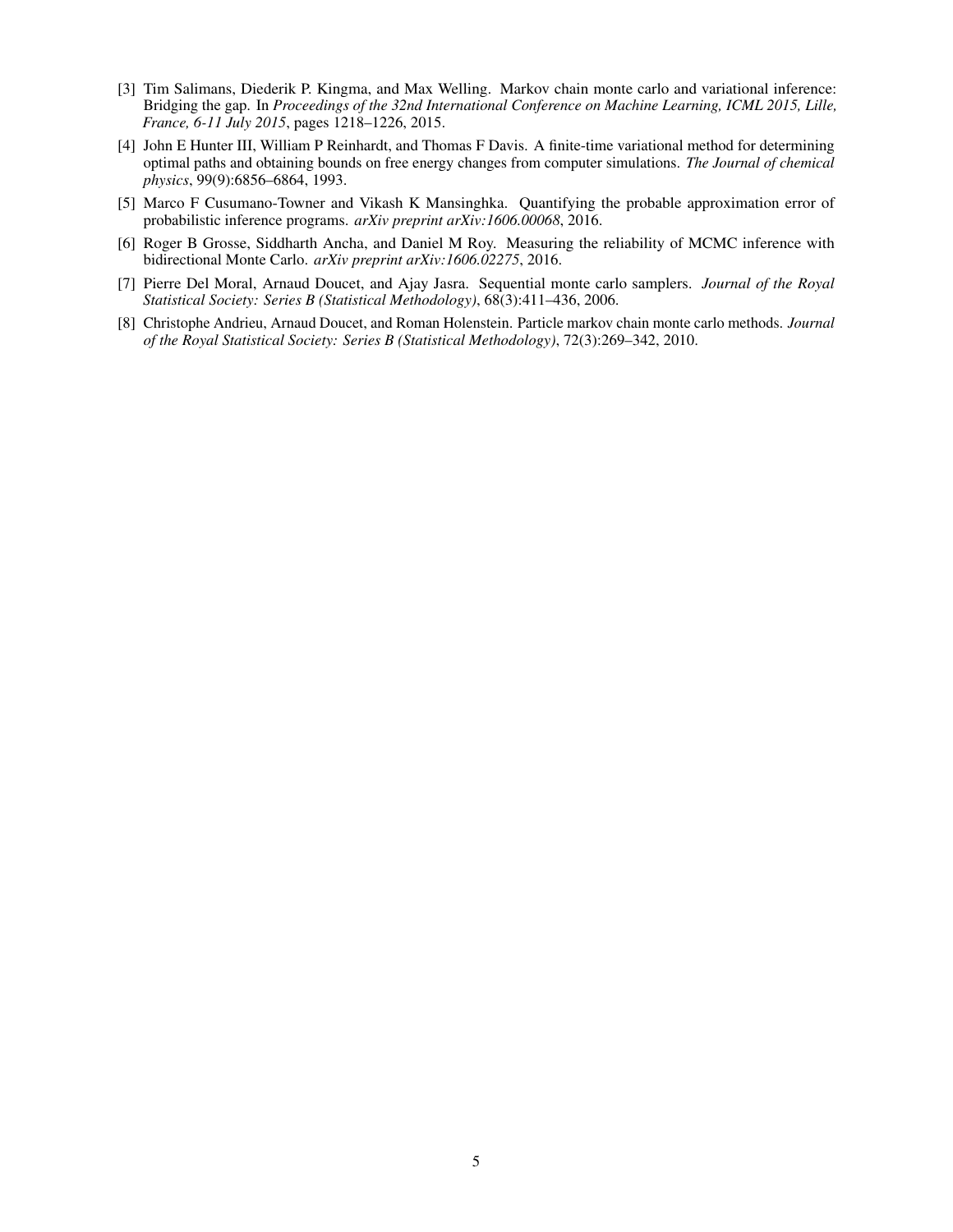## Appendix A: Derivation of log weight for SMC

Recall that the set of auxiliary random choices  $u$  for the SMC sampler of Algorithm 2 is the set of all resampling choices  $a_t^i \in \{1 \dots N\}$  for  $(i, t) \in \{1 \dots N\} \times \{1 \dots T - 1\}$  and  $I_T \in \{1 \dots N\}$  and the values of all intermediate particles  $x_t^i \in \mathcal{X}_t$  for  $(i, t) \in \{1, \dots N\} \times \{1, \dots T\}$ . The joint probability over auxiliary random choices u and output z for an execution of SMC's SIMULATE is:

$$
p(u, z) := \left[ \prod_{i=1}^{N} k_1(x_1^i) \right] \left[ \prod_{t=2}^{T} \prod_{i=1}^{N} \frac{w_{t-1}^{a_{t-1}^i}}{\sum_{j=1}^{N} w_{t-1}^j} k_t(x_t^i; x_{t-1}^{a_{t-1}^i}) \right] \left[ \frac{w_T^{I_T}}{\sum_{j=1}^{N} w_T^j} k_{T+1}(z; x_T^{I_T}) \right]
$$

The joint probability over auxiliary random choices u for an execution of SMC's REGENERATE is:

$$
q(u;z):=\left[\frac{1}{N^T}\right]\left[\ell_{T+1}(x_T^{I_T};z)\prod_{t=2}^T \ell_t(x_{t-1}^{I_{t-1}};x_t^{I_t})\right]\left[\prod_{\substack{i=1\\i\neq I_1}}^N k_1(x_1^i)\right]\left[\prod_{t=2}^T\prod_{\substack{i=1\\i\neq I_t}}^N \frac{w_{t-1}^{a_{t-1}^i}}{\sum_{j=1}^N w_{t-1}^j}k_t(x_t^i;x_{t-1}^{a_{t-1}^i})\right]
$$

where the first  $N^{-T}$  factor is due to RAND-ANCESTRY. First, note that  $w_t^i > 0$  for all  $(i, t) \in \{1 \dots N\} \times \{1 \dots T\}$ for  $u, z \sim p(u, z)$  and for  $u|z \sim q(u, z)$ . This is true for  $t = 1$  by the requirements  $\tilde{p}_1(x_1) > 0$  and  $k_1(x_1) > 0$  for all  $x_1 \in \mathcal{X}_1$ . For  $t \in \{2 \dots T\}$ ,  $w_t^i = \frac{\tilde{p}_t(x_t^i) \ell_t(x_{t-1}^{a_{t-1}^i}, x_t^i)}{a_t^i}$  $\overline{\tilde{p}_{t-1}(x_{t-1}^{a^i_{t-1}})k_t(x_t^i;x_{t-1}^{a^i_{t-1}})}$ . Either  $x_t^i \sim k_t(\cdot; x_{t-1}^{a_{t-1}^i})$  or  $x_{t-1}^{a_{t-1}^i} \sim \ell_t(\cdot; x_t^i)$ . Using the requirements  $\tilde{p}_t(x_t) > 0$  for all  $x_t \in \mathcal{X}_t$  for all  $t \in \{1 \dots T\}$  and  $k_t(x_t; x_{t-1}) > 0 \iff \ell_t(x_{t-1}; x_t) > 0$  for all  $x_{t-1} \in \mathcal{X}_{t-1}, x_t \in \mathcal{X}_t$  for all  $t \in \{2 \dots T\}$ , gives  $w_t^i > 0$  for all  $(i, t) \in \{1 \dots N\} \times \{2 \dots T\}$ . To see that  $p(u, z) > 0 \iff q(u, z) > 0$ , first consider some  $u, z$  such that  $p(u, z) > 0$ . Since  $p(u, z) > 0$ we have  $k_1(x_1^i) > 0$  for  $i \in \{1...N\}$ . We also have  $k_t(x_i^i; x_{t-1}^{a_{t-1}^i}) > 0$  which implies  $\ell_t(x_{t-1}^{a_{t-1}^i}; x_t^i) > 0$  for

 $(i, t) \in \{1 \dots N\} \times \{2 \dots T\}$ , and  $k_{T+1}(z; x_T^{I_T}) > 0$ , which implies  $\ell_{T+1}(x_T^{I_T}; z) > 0$ . Combined with  $w_t^i > 0$  for all  $(i, t) \in \{1 \dots N\} \times \{1 \dots T\}$  these ensure  $q(u; z)$  is defined for output z and  $q(u; z) > 0$ . Next, assume  $q(u; z)$  is defined for output z and  $q(u; z) > 0$ . Then we have  $\ell_{T+1}(x_T^{I_T}; z) > 0$  which implies  $k_{T+1}(z; x_T^{I_T}) > 0$ . We also have  $\ell_t(x_{t-1}^{I_{t-1}}; x_t^{I_t}) > 0$  for  $t \in \{2...T\}$ , which implies  $k_t(x_t^{i}; x_{t-1}^{a_{t-1}^{i}}) > 0$  for

 $(i, t) \in \{(I_t, t)|t \in \{2...T\}\}\.$  We also have  $k_t(x_t^i; x_{t-1}^{a_{t-1}^i}) > 0$  for  $(i, t) \in \{(i, t)|i \neq I_t, t \in \{2...T\}\}\.$  Therefore  $p(u, z) > 0.$ 

The weight  $p(u, z)/q(u; z)$  is then defined for all  $u, z \sim p(u, z)$  and  $u|z \sim q(u; z)$ , and is:

$$
\frac{p(u,z)}{q(u;z)} = \frac{\left[\prod_{i=1}^{N} k_1(x_1^i)\right] \left[\prod_{t=2}^{T} \prod_{i=1}^{N} \frac{w_{t_{t-1}}^{i_{t-1}}}{\sum_{j=1}^{N} w_{t-1}^j} k_t(x_t^i; x_{t-1}^{i_{t-1}})\right] \left[\frac{w_{T}^{Tr}}{\sum_{j=1}^{N} w_{T}^j} k_{T+1}(z; x_{T}^{Tr})\right]}{\left[\frac{1}{N^{Tr}}\right] \left[\ell_{T+1}(x_{T}^{Tr}; z) \prod_{t=2}^{T} \ell_{t}(x_{t-1}^{l_{t-1}}; x_{t}^{l_{t}})\right] \left[\prod_{i=1}^{N} k_1(x_1^i)\right] \left[\prod_{t=2}^{T} \prod_{i=1}^{N} k_1^j x_{t-1}^{i_{t-1}} k_t(x_t^i; x_{t-1}^{i_{t-1}})\right]}{\left[\prod_{t=1}^{T} \frac{1}{N} \sum_{j=1}^{N} w_{t}^j\right] \left[\ell_{T+1}(x_{T}^{Tr}; z) \prod_{t=2}^{T} \ell_{t}(x_{t-1}^{l_{t-1}}; x_{t}^{l_{t}})\right] \left[\prod_{t=2}^{T} \prod_{i=1}^{N} w_{t-1}^{i_{t-1}} k_t(x_t^i; x_{t-1}^{l_{t-1}})\right]}{\left[\prod_{t=1}^{T} \frac{1}{N} \sum_{j=1}^{N} w_{t}^j\right] \left[\ell_{T+1}(x_{T}^{lr}; z) \prod_{t=2}^{T} \ell_{t}(x_{t-1}^{l_{t-1}}; x_{t}^{l_{t}})\right] \left[\prod_{t=2}^{T} \prod_{i=1}^{N} w_{t-1}^{i_{t-1}} k_t(x_t^i; x_{t-1}^{i_{t-1}})\right]}{\left[\prod_{t=1}^{T} \frac{1}{N} \sum_{j=1}^{N} w_{t}^j\right] \left[\ell_{T+1}(x_{T}^{lr}; z) \prod_{t=2}^{T} \ell_{t}(x_{t-1}^{l_{t-1}}; x_{t}^{l_{t}})\right]}{\left[\prod_{t=1}^{T} \frac{1}{N} \sum_{j=1}
$$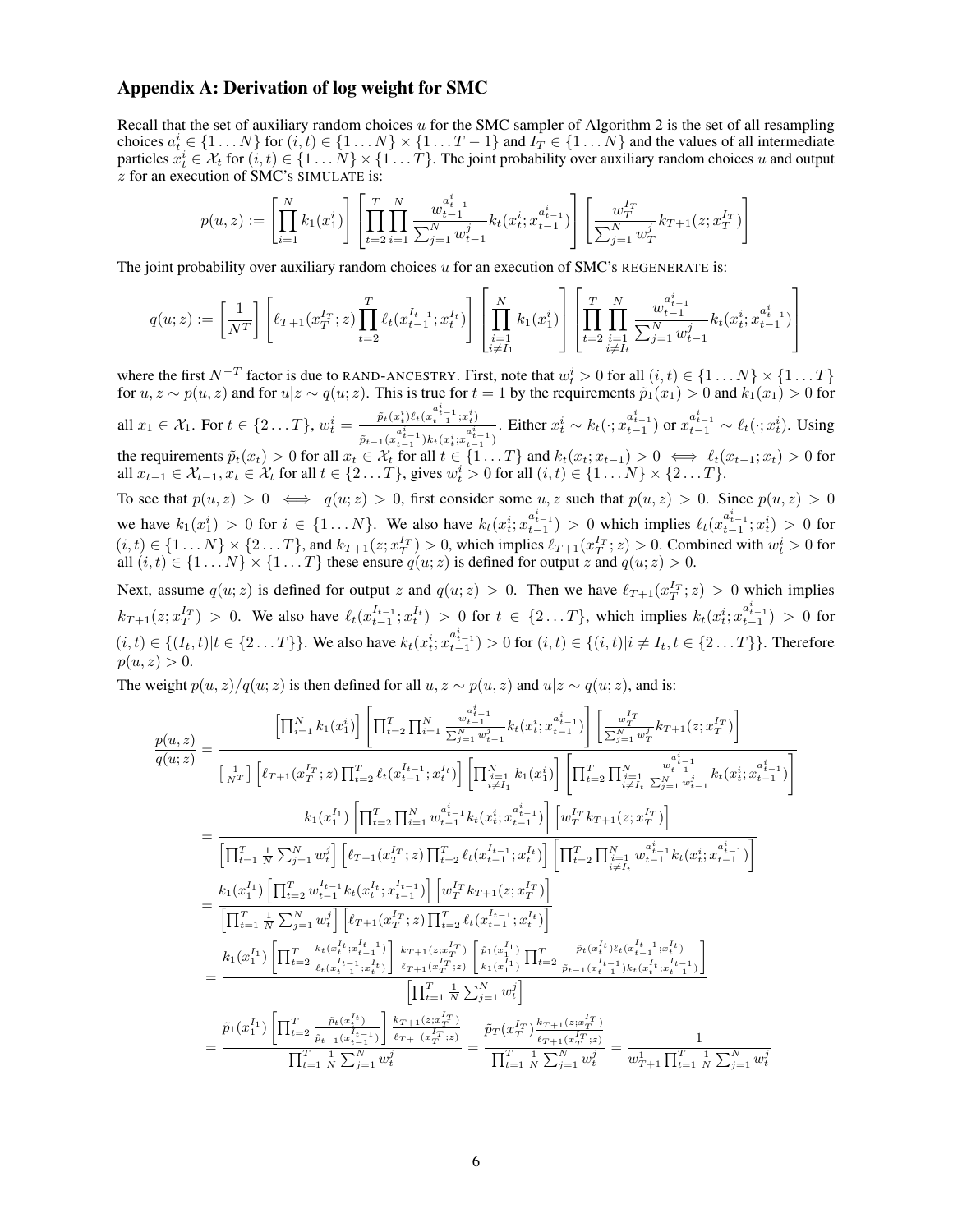## Appendix B: SMC with sequential observation and detailed balance kernels

In the experiments, we use SMC programs defined as follows. Let  $\mathcal{X}_0$  be a hypothesis space, corresponding to 'global' latent variables. Let  $\mathcal{E}_t$  for  $t \in \{1 \dots T\}$  be additional hypothesis space extensions, corresponding for 'local' latent variables for each of T observations  $y_t \in Y_t$  for  $t \in \{1...T\}$ . Define  $\mathcal{X}_t := \mathcal{X}_{t-1} \times \mathcal{E}_t$  for  $t \in \{1...T\}$ . We use indexing notation where  $a_{s:t} := (a_s, \ldots, a_t)$  for any  $a, s, t$ . Let  $p(\theta, e_{1:T}, y_{1:T})$  denote the model's joint probability of  $(\theta, e_{1:T}, y_{1:T}) \in \mathcal{X}_T \times \mathcal{Y}_1 \times \cdots \times \mathcal{Y}_T$ , where  $\theta \in \mathcal{X}_0$  and  $e_t \in \mathcal{E}_t$  for  $t \in \{1 \dots T\}$ . Assume for the given observation set  $y_{1:T}$  that  $p(\theta, e_{1:T}, y_{1:T}) > 0$  for all  $(\theta, e_{1:T}) \in \mathcal{X}_T$ . The target distribution of the SMC algorithm is the conditional distribution  $p(\theta, e_{1:T} | y_{1:T}) \propto p(\theta, e_{1:T}, y_{1:T})$ . Define the intermediate target distributions by  $p_t(\theta, e_{1:t}) := p(\theta, e_{1:t}|y_{1:t})$ , and the unnormalized target probability functions by  $\tilde{p}_t(\theta, e_{1:t}) := p(\theta, e_{1:t}, y_{1:t})$  for  $t \in \{1...T\}$ . Define the initialization kernel as:  $k_1(\theta, e_1) := p(\theta, e_1)$ . This kernel samples from the model's prior distribution over the global latents and the local latents for the first observation. Suppose there exist 'detailed balance kernels'  $d_t(\theta', e'_{1:t}; \theta, e_{1:t})$  for  $t \in \{1, \dots, T\}$ . Kernel  $d_t$  is a collection of distributions over elements of  $\mathcal{X}_t$ , indexed by elements of  $X_t$ . Each detailed balance kernel  $d_t$  must satisfy the detailed balance property with respect to the intermediate target distribution  $p_t$ :

$$
d_t(\theta', e'_{1:t}; \theta, e_{1:t}) p_t(\theta, e_{1:t}) = d_t(\theta, e_{1:t}; \theta', e'_{1:t}) p_t(\theta', e'_{1:t}) \text{ for all } (\theta, e_{1:t}), (\theta', e'_{1:t}) \in \mathcal{X}_t
$$
 (5)

Equivalently:

$$
d_t(\theta', e'_{1:t}; \theta, e_{1:t}) \tilde{p}_t(\theta, e_{1:t}) = d_t(\theta, e_{1:t}; \theta', e'_{1:t}) \tilde{p}_t(\theta', e'_{1:t}) \text{ for all } (\theta, e_{1:t}), (\theta', e'_{1:t}) \in \mathcal{X}_t
$$
 (6)

Define  $k_t(\theta', e'_{1:t}; \theta, e_{1:t-1}) := d_{t-1}(\theta', e'_{1:t-1}; \theta, e_{1:t-1}) p(e'_t | \theta', e'_{1:t-1}, y_{1:t-1})$  for  $t \in \{2...T\}$ . Each  $k_t$  for  $t \in \{2...T\}$  is a collection of distributions over  $\mathcal{X}_t$ , indexed by elements of  $\mathcal{X}_{t-1}$ . It is possible to sample from  $k_t$  by sampling from the detailed balance kernel  $d_{t-1}$  and then sampling from the model prior distribution over the new local latents  $p(e'_t | \theta', e'_{1:t-1}, y_{1:t-1})$ . Intuitively, the kernel  $k_t$  first performs inference  $d_{t-1}$  targeting  $p(\theta, e_{1:t-1} | y_{1:t-1})$ , then extends the hypothesis space to include values of the local latent variables for observation  $t$  by sampling from the prior. Define  $k_{T+1} := d_T$ . Intuitively, kernel  $k_{T+1}$  performs inference  $d_T$  targeting the final target distribution  $p(\theta, e_{1:T} | y_{1:T})$ . Define the 'backward kernels' by  $\ell_t(\theta', e'_{1:t-1}; \theta, e_{1:t}) := d_{t-1}(\theta', e'_{1:t-1}; \theta, e_{1:t-1})$  for  $t \in \{2...T\}$ . Each kernel  $\ell_t$  for  $t \in \{2...T\}$  is a collection of distributions over  $\mathcal{X}_{t-1}$ , indexed by elements of  $\mathcal{X}_t$ . To sample from  $\ell_t$ , we simply sample from the detailed balance kernel  $d_{t-1}$ . Finally, define  $\ell_{T+1} := d_T$ . First, we show that  $k_t(\theta', e'_{1:t}; \theta, e_{1:t-1}) > 0 \iff \ell_t(\theta, e_{1:t-1}; \theta', e'_{1:t}) > 0$  for all  $t \in \{2...T\}$ . This follows from the detailed balance requirement (Equation 5) and from the fact that  $p_t(\theta, e_{1:t}) > 0$  for all  $(\theta, e_{1:t}) \in \mathcal{X}_t$  and for all  $t \in \{2...T\}$ . The same argument applies to  $k_{T+1}$  and  $\ell_{T+1}$ . Note that we do not require the detailed balance kernels to be ergodic. For example, a given kernel  $d_t$  may only update one of the components of  $(\theta, e_{1:t})$ . Given these definitions, the weight functions become:

$$
w_1(\theta, e_1) := \frac{\tilde{p}_1(\theta, e_1)}{k_1(\theta, e_1)} = \frac{p(\theta, e_1, y_1)}{p(\theta, e_1)} = p(y_1 | \theta, e_1)
$$
\n<sup>(7)</sup>

$$
w_t((\theta, e_{1:t-1}), (\theta', e'_{1:t})) := \frac{\tilde{p}_t(\theta', e'_{1:t})}{\tilde{p}_{t-1}(\theta, e_{1:t-1})} \frac{\ell_t(\theta, e_{1:t-1}; \theta', e'_{1:t})}{k_t(\theta', e'_{1:t}; \theta, e_{1:t-1})}
$$
(8)

$$
= \frac{p(\theta', e'_{1:t}, y_{1:t})}{p(\theta, e_{1:t-1}, y_{1:t-1})} \frac{d_{t-1}(\theta, e_{1:t-1}; \theta', e'_{1:t-1})}{d_{t-1}(\theta', e'_{1:t-1}; \theta, e_{1:t-1}) p(e'_{t}|\theta', e'_{1:t-1}, y_{1:t-1})}
$$
(9)

$$
(10)
$$

Then by detailed balance:

$$
\frac{d_{t-1}(\theta, e_{1:t-1}; \theta', e'_{1:t-1})}{d_{t-1}(\theta', e'_{1:t-1}; \theta, e_{1:t-1})} = \frac{\tilde{p}_{t-1}(\theta, e_{1:t-1})}{\tilde{p}_{t-1}(\theta', e'_{1:t-1})} = \frac{p(\theta, e_{1:t-1}, y_{1:t-1})}{p(\theta', e'_{1:t-1}, y_{1:t-1})}
$$
(11)

$$
w_t((\theta, e_{1:t-1}), (\theta', e'_{1:t})) = \frac{p(\theta', e'_{1:t}, y_{1:t})}{p(\theta, e_{1:t-1}, y_{1:t-1})} \frac{p(\theta, e_{1:t-1}, y_{1:t-1})}{p(\theta', e'_{1:t-1}, y_{1:t-1}) p(e'_t | \theta', e'_{1:t-1}, y_{1:t-1})}
$$
(12)

$$
= \frac{p(\theta', e'_{1:t}, y_{1:t})}{p(\theta, e_{1:t-1}, y_{1:t-1})} \frac{p(\theta, e_{1:t-1}, y_{1:t-1})}{p(\theta', e'_{1:t}, y_{1:t-1})} = \frac{p(\theta', e'_{1:t}, y_{1:t})}{p(\theta', e'_{1:t}, y_{1:t-1})}
$$
(13)

$$
= p(y_t|\theta', e'_{1:t}, y_{1:t-1})
$$
\n(14)

Finally,  $w_{T+1}((\theta, e_{1:T}), (\theta', e'_{1:T})) = 1/p(\theta', e'_{1:T}, y_{1:T})$ . Algorithm 3 shows SIMULATE and REGENERATE specialized for sequential observation and detailed balance kernels, as used in the experiments. In Algorithm 3, parenthesized superscripts indicate the step t of the SMC algorithm, whereas subscripts indicate observation indices (e.g.  $e_{t-1}^{i(t)}$  is the value of local latents for observation  $t - 1$  in particle i at step t of SMC).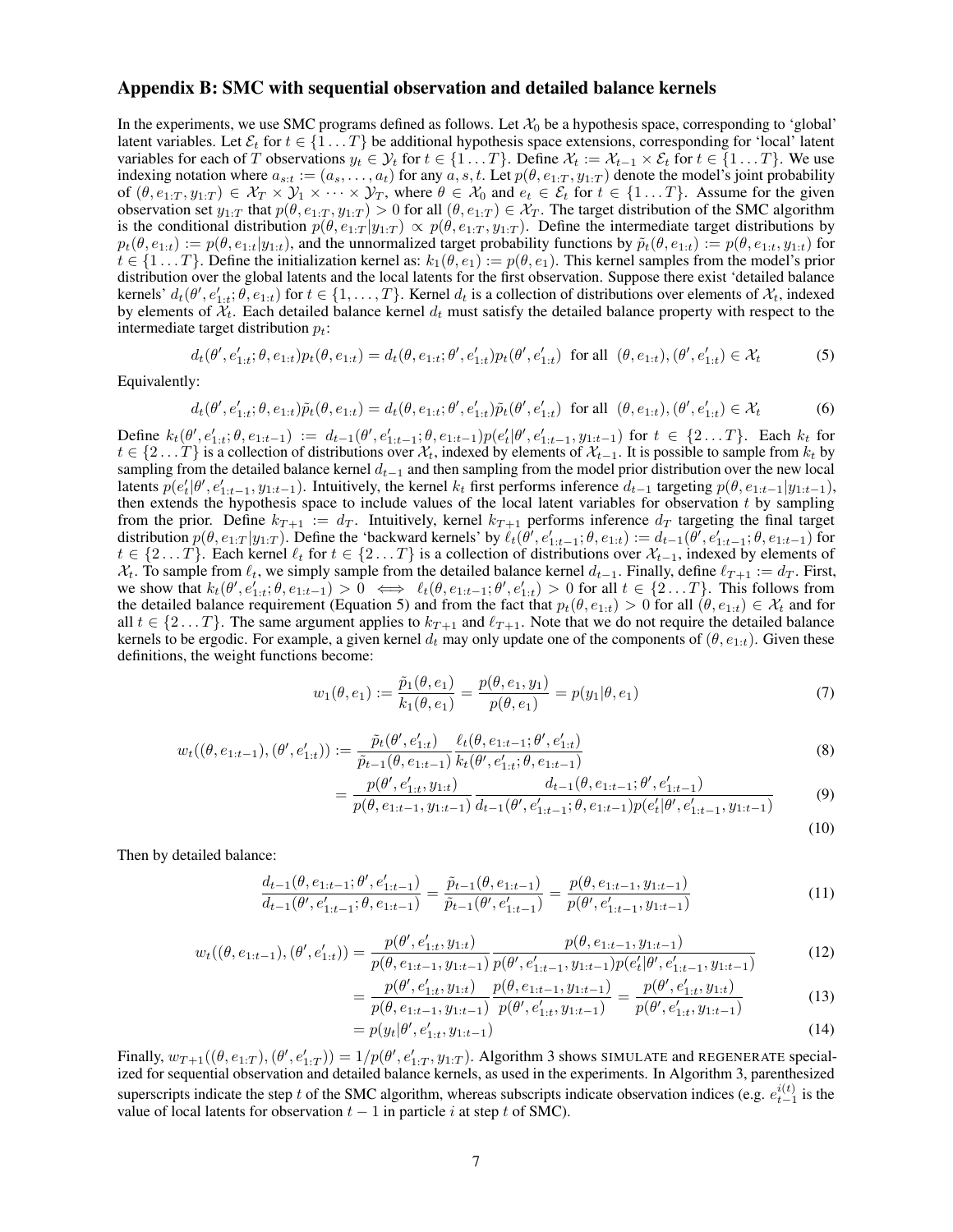Algorithm 3 SIMULATE and REGENERATE for SMC with sequential observation and detailed balance

procedure SIMULATE( ) for  $i \leftarrow 1 \dots N$  do  $\dot{\theta}^{i(1)} \sim p(\theta)$  $e_1^{i(1)}$ ⊳ Sample local latents for observation 1 by forward sampling in the model  $w_1^i \leftarrow p(y_1 | \theta^{i(1)}, e_1^{i(1)})$ end for for  $t \leftarrow 2 \dots T$  do for  $i \leftarrow 1 \dots N$  do  $a_t^i$  $\theta^{i(t)}, e_{1:t-1}^{i(t)} \sim d_{t-1}(\cdot; \theta^{a_{t-1}^i(t-1)}, e_{1:t-1}^{a_{t-1}^i(t-1)})$  $1:t-1$  $e_t^{i(t)} \sim p(e_t|\theta^{i(t)}, e_{1:t-1}^{i(t)})$  $\triangleright$  Sample local latents for observation t by forward sampling in the model  $w_t^i \leftarrow p(y_t|\theta^{i(t)}, e_{1:t}^{i(t)})$ 

 $\triangleright$  Evaluate likelihood of  $y_1$ ⊳ Sample the index of the parent particle  $\triangleright$  Detailed balance targeting  $p(\theta, e_{1:t-1}|y_{1:t-1})$ 

 $\triangleright$  Sample global latents  $\theta$  from the prior

 $\triangleright$  Evaluate likelihood of  $y_t$ 

output particle index

end for end for

| $I_T \sim \text{Categorical}(\text{NORMALIZE}(\mathbf{w}_T))$                                                                           | $\triangleright$ Sample output particle index                              |
|-----------------------------------------------------------------------------------------------------------------------------------------|----------------------------------------------------------------------------|
| $\theta, e_{1:T} \sim d_T(\cdot; \theta^{I_T(T)}, e_{1:T}^{I_T(T)})$                                                                    | $\triangleright$ Detailed balance targeting $p(\theta, e_{1:T}   y_{1:T})$ |
| <b>return</b> $\left( (\theta, e_{1:T}), \log \frac{p(\theta, e_{1:T}, y_{1:T})}{\prod_{t=1}^T \frac{1}{N} \sum_{j=1}^N w_t^j} \right)$ | $\triangleright$ Return output sample and log-weight                       |

#### end procedure

**procedure** REGENERATE $((\theta, e_{1:T}))$  $(I_1, \ldots, I_T) \sim$ RAND-ANCESTRY $(N, T)$  $\theta^{I_T(T)}, e_{1:T}^{I_T(T)} \sim d_T(\cdot; \theta, e_{1:T})$   $\triangleright$  Detailed balance targeting  $p(\theta, e_{1:T} | y_{1:T})$ for  $t \leftarrow \bar{T}-1 \ldots 1$  do  $\theta^{I_t(t)}, e_{1:t}^{I_t(t)} \sim d_t(\cdot; \theta^{I_{t+1}(t+1)}, e_{1:t}^{I_{t+1}(t+1)})$  $\triangleright$  Detailed balance targeting  $p(\theta, e_{1:t}|y_{1:t})$ end for for  $i \leftarrow 1 \dots N$  do if  $i \neq I_1$  then θ  $\triangleright$  Sample global latents  $\theta$  from the prior  $e_1^{i(1)}$ ⊳ Sample local latents for observation 1 by forward sampling in the model end if  $w_1^i \leftarrow p(y_1 | \theta^{i(1)}, e_1^{i(1)})$  $\triangleright$  Evaluate likelihood of  $y_1$ end for for  $t \leftarrow 2 \dots T$  do for  $i \leftarrow 1...N$  do if  $i = I_t$  then  $a_{t-1}^i \leftarrow I_{t-1}$ else  $a_{t-1}^i$  ∼ Categorical(NORMALIZE(w<sub>t−1</sub>)) **.** Sample the index of the parent particle  $\theta^{i(t)}, e_{1:t-1}^{i(t)} \sim d_{t-1}(\cdot; \theta^{a_{t-1}^i(t-1)}, e_{1:t-1}^{a_{t-1}^i(t-1)})$ 1:t−1  $\triangleright$  Detailed balance targeting  $p(\theta, e_{1:t-1}|y_{1:t-1})$  $e_t^{i(t)} \sim p(e_t|\theta^{i(t)}, e_{1:t-1}^{i(t)})$  $\triangleright$  Sample local latents for observation t by forward sampling in the model end if  $w_t^i \leftarrow p(y_t|\theta^{i(t)}, e_{1:t}^{i(t)})$  $\triangleright$  Evaluate likelihood of  $y_t$ end for end for return  $\log \frac{p(\theta, e_{1:T}, y_{1:T})}{\prod_{t=1}^T \frac{1}{N}\sum_{j=1}^N w_t^j}$  $\triangleright$  Return the log-weight end procedure